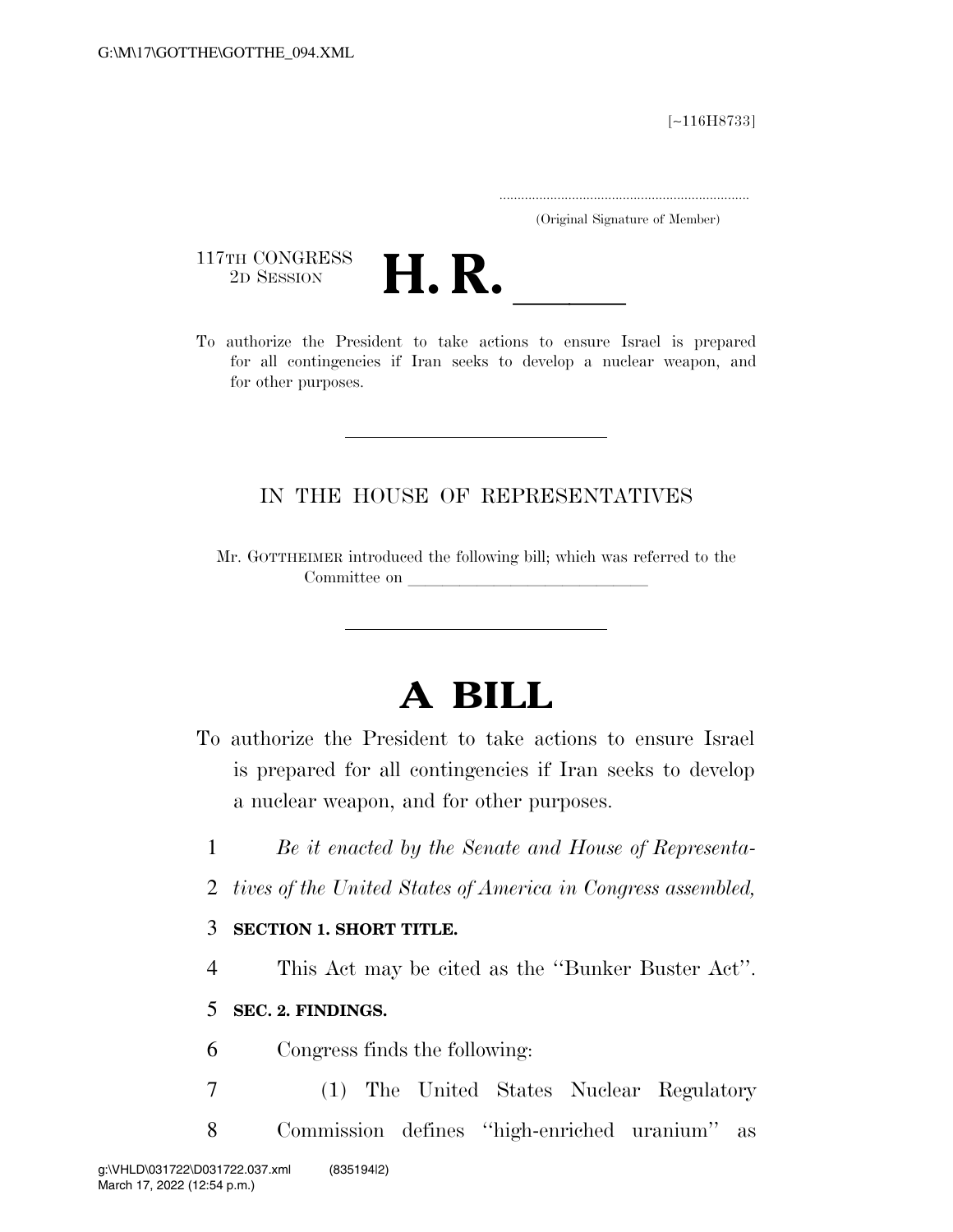uranium enriched to at least 20 percent uranium– 235.

 (2) Under the 2015 Joint Comprehensive Plan of Action, Iran agreed to refrain from producing en- riched uranium containing more than 3.67 percent uranium–235 for 15 years.

 (3) On January 13, 2019, the head of the Atomic Energy Organization of Iran, Dr. Ali Akbar Salehi, told the Fars News Agency, ''If we want to come out of the nuclear deal and produce, within four days we could start our 20 percent.''.

 (4) On June 17, 2019, the spokesman for Iran's Atomic Energy Organization, Behrouz Kamalvandi, suggested that Iran's enrichment could reach up to 20 percent.

 (5) On April 16, 2021, the head of the Atomic Energy Organization of Iran, Dr. Ali Akbar Salehi, told the state television that Iran had begun enrich-ing uranium to 60 percent.

 (6) On July 14, 2021, the former President of Iran, President Hassan Rouhani, says during a press conference that Iran has the knowledge and ability to enrich weapons-grade uranium at 90 per-cent.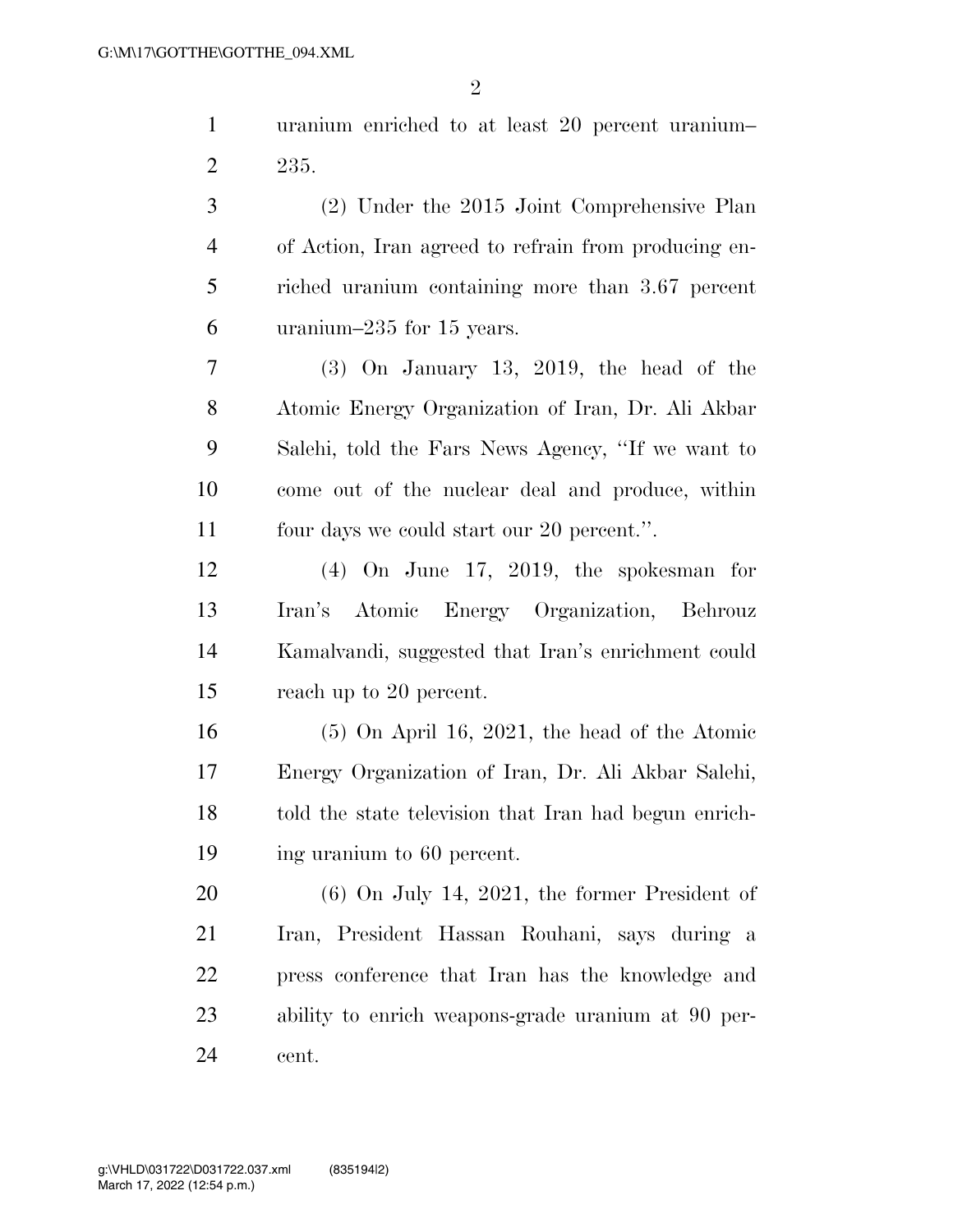(7) On September 7, 2021, the International Atomic Energy Agency warned in their quarterly re- port of the knowledge gained by Iran about ad- vanced centrifuge performance and higher-level en- richment that cannot be fully reversed. The report showed that the stockpile of 60 percent enriched uranium grew from 2.4 kilograms in May to 10 kilo- grams. It also indicated Iran reconfigured its 60 percent production lines at Natanz and appears to be enriching to that level more efficiently and con-sistently.

#### **SEC. 3. SENSE OF CONGRESS.**

 It is the sense of Congress that the United States should—

 (1) seek to extend the limitations on Iran's en- riched uranium, including through engagement in multilateral diplomatic initiatives;

 (2) ensure that Israel and other allies are pre- pared for all contingencies if Iran pursues develop-ment of a nuclear weapon;

 (3) send a clear signal to Iran that development of a nuclear weapon will never be tolerated; and

 (4) reaffirm the United States commitment to deter Iranian nuclear development with a credible military threat.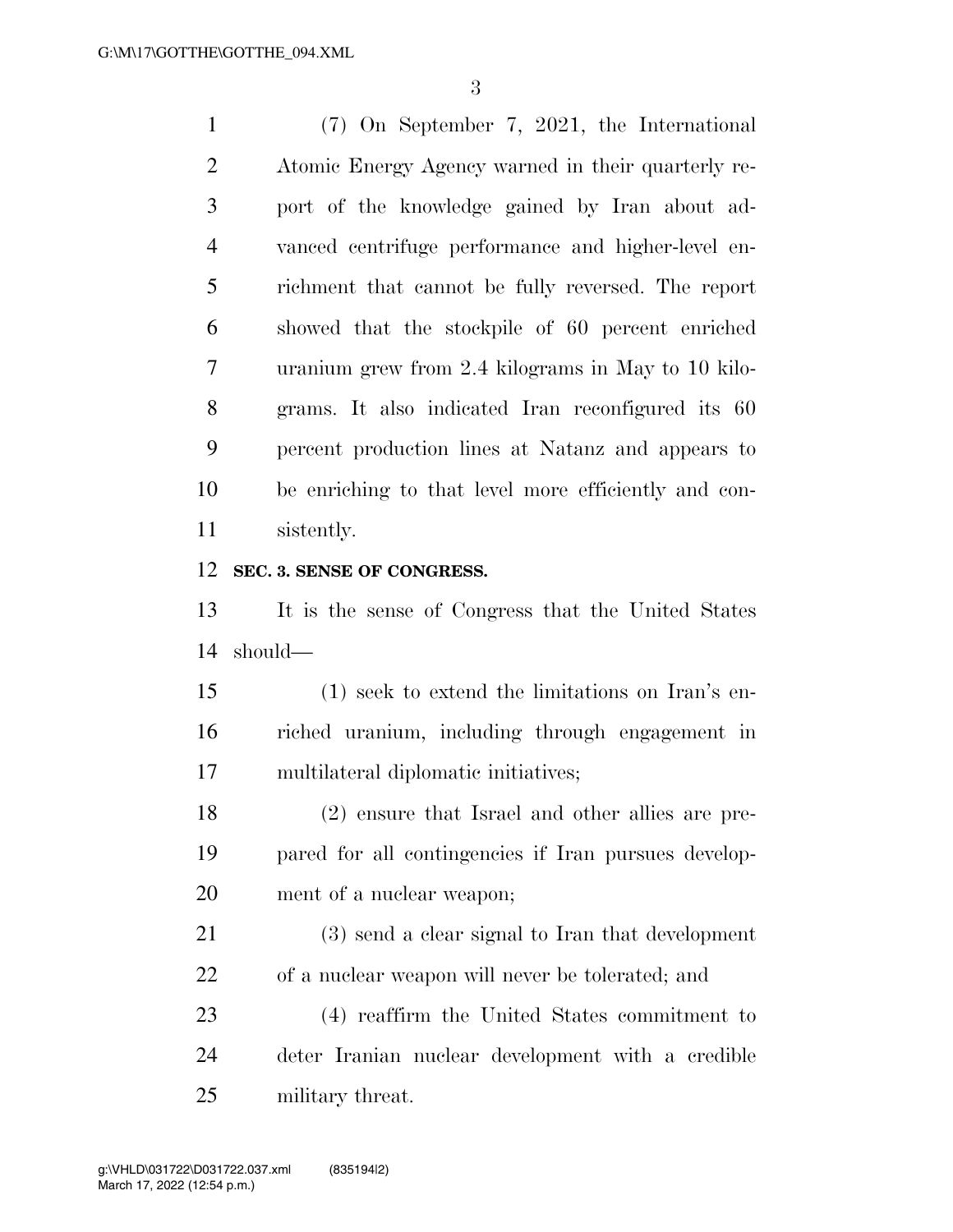## **SEC. 4. STUDY AND REPORT.**

 (a) STUDY.—The President, acting through the Sec- retary of Defense, shall seek to conduct a study with the Government of Israel on Israeli military requirements to defend itself against a wide range of threats to Israel's qualitative military edge (as such term is defined in sec- tion 36(h)(3) of the Arms Export Control Act (22 U.S.C. 2776(h)(3))) and national security, including an Iranian nuclear weapon. Such study shall include an analysis of gaps in Israel's security requirements, including infra- structure, munitions, intelligence sharing, satellites, and the extent to which the transfer of United States ordnance to Israel would advance the national interests of both countries.

 (b) REPORT.—Not later than 180 days after the date of the enactment of this Act, the President shall transmit to Congress a report that contains the results of the study described in subsection (a).

 (c) FORM.—The report referred to in subsection (b) shall be submitted in unclassified form but may include a classified annex.

## **SEC. 5. ACTIONS TO ENSURE ISRAEL IS PREPARED FOR**

 **ALL CONTINGENCIES IF IRAN SEEKS TO DE-VELOP A NUCLEAR WEAPON.** 

 (a) IN GENERAL.—Subject to the preliminary condi-tions described in subsection (b), the President is author-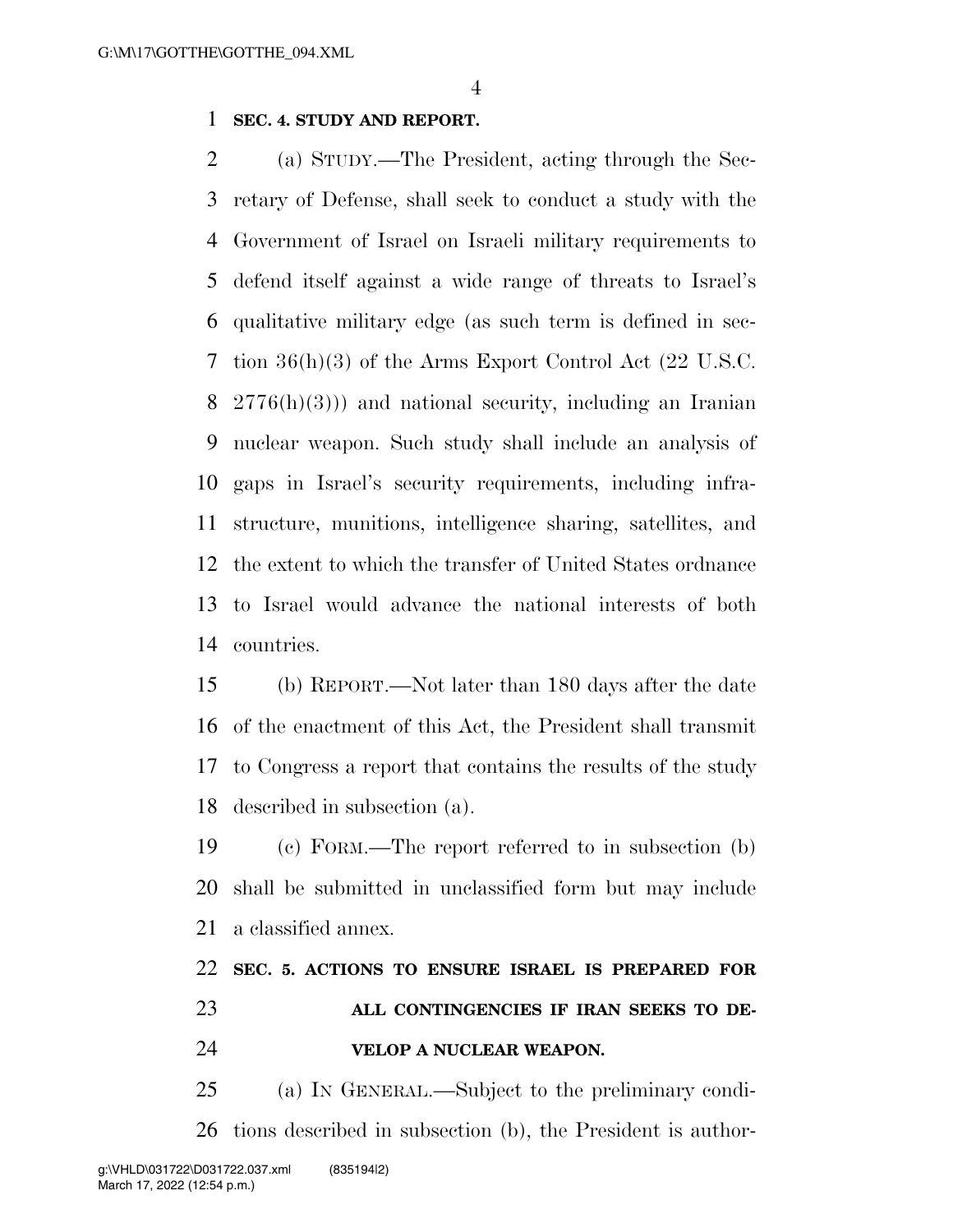ized to take the actions described in subsection (c), upon the request of the Government of Israel, to ensure Israel is prepared for all contingencies if Iran seeks to develop a nuclear weapon. (b) PRELIMINARY CONDITIONS.—The President may

 exercise the authority of subsection (a) only if the Presi-dent first determines and certifies to Congress that—

 (1) it is consistent with the results of the study and report required under section 4 to do so; and

 (2) it is vital to the national security interests of the United States to do so.

 (c) ACTIONS DESCRIBED.—The actions described in this subsection are the following:

 (1) To provide for the construction of infra- structure in Israel to accommodate large ordnance systems that are designed to destroy underground nuclear infrastructure, including—

 (A) construction of extended runways for aircraft that carry the Massive Ordnance Pene-20 trator (MOP);

(B) basing options for such aircraft; and

22 (C) munition storage facilities.

23  $(2)(A)$  To store in the territory of Israel the MOP or related munitions described in paragraph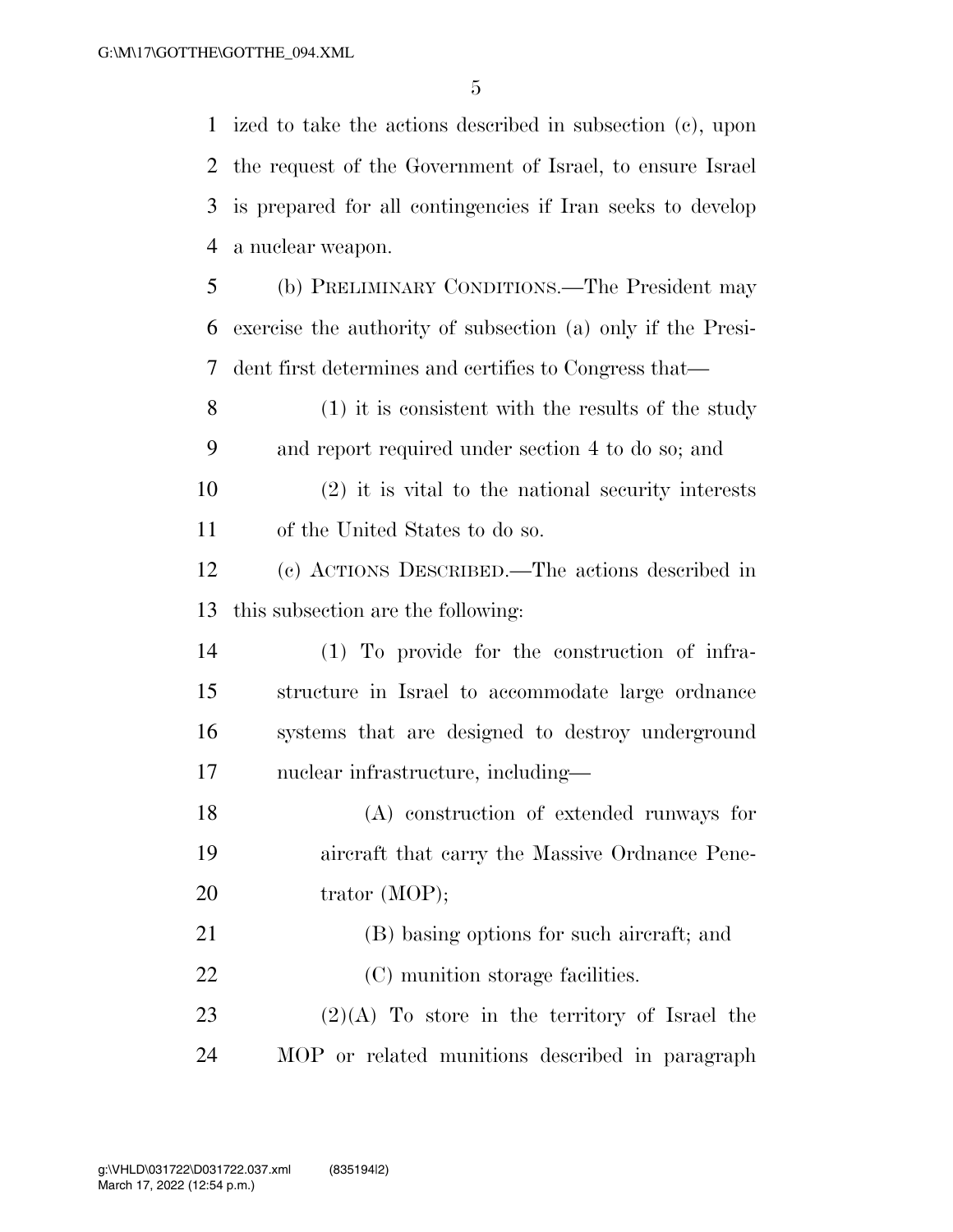| $\mathbf{1}$   | (1), to be used by the United States except as pro-  |
|----------------|------------------------------------------------------|
| $\overline{2}$ | vided in subparagraph (B).                           |
| 3              | (B) To transfer the MOP or related munitions         |
| $\overline{4}$ | described in paragraph (1) to Israeli custody if the |
| 5              | President determines and certifies to Congress       |
| 6              | $that-$                                              |
| 7              | $(i)$ Iran—                                          |
| 8              | $(I)$ is in noncompliance with the NPT               |
| 9              | Safeguards Agreement;                                |
| 10             | (II) has modified its implementation                 |
| 11             | of the NPT Safeguards Agreement (includ-             |
| 12             | ing modified Code 3.1); or                           |
| 13             | (III) as determined by the President,                |
| 14             | has reduced access of inspectors of the              |
| 15             | Agency in such a manner so as to be prej-            |
| 16             | udicial to the Agency's ability to provide           |
| 17             | confidence as to the non-diversion of de-            |
| 18             | clared nuclear material and absence of               |
| 19             | undeclared nuclear activities;                       |
| 20             | (ii) it is vital to the national security of the     |
| 21             | United States to do so;                              |
| 22             | (iii) Israel has no other means to achieve           |
| 23             | a mutual national security objective of destroy-     |
| 24             | ing Iran's underground nuclear infrastructure        |
| 25             | or facilities; and                                   |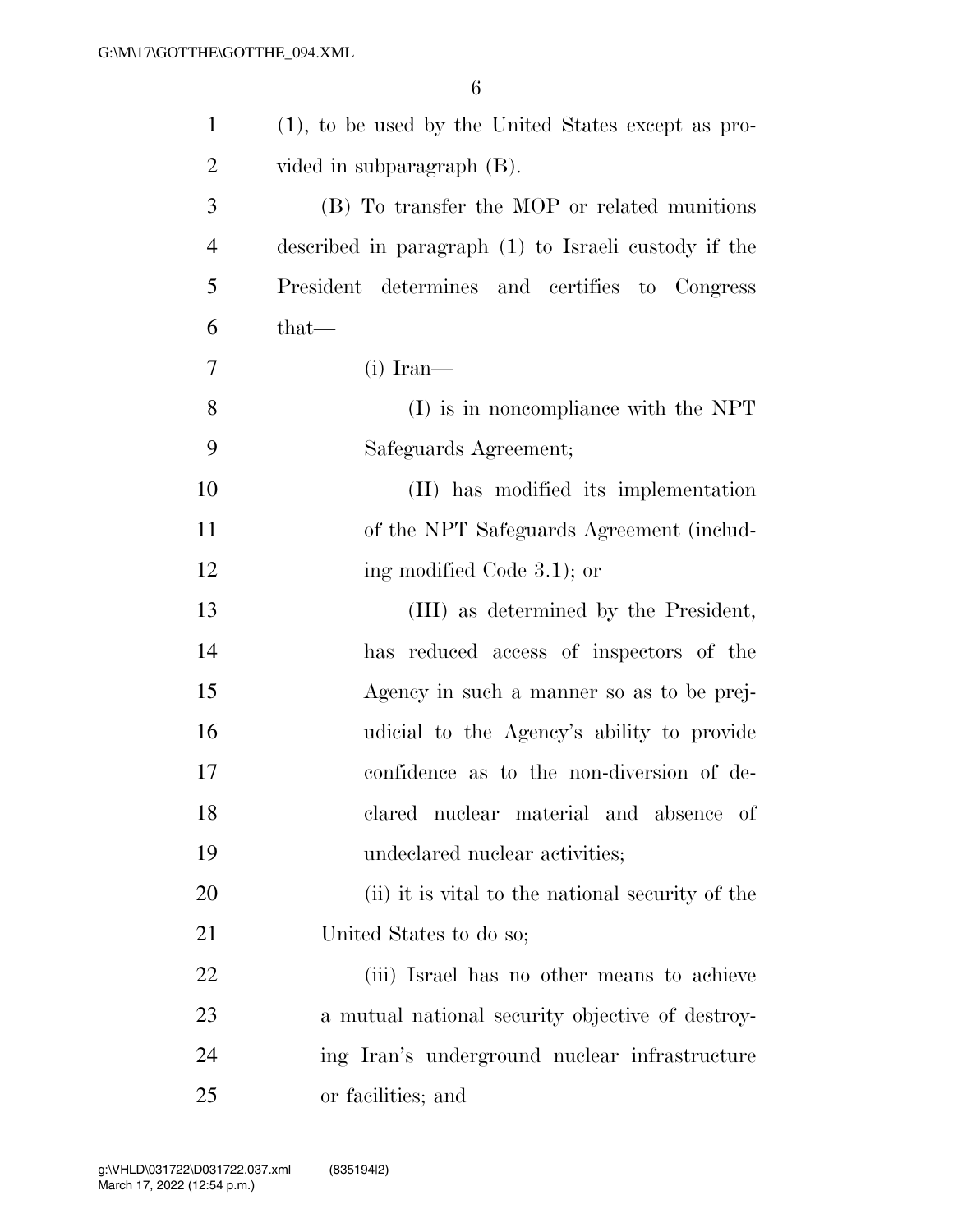| $\mathbf{1}$   | (iv) a dual key control system is in place              |
|----------------|---------------------------------------------------------|
| $\overline{2}$ | requiring approval by the President, acting             |
| 3              | through the Secretary of Defense (which may             |
| $\overline{4}$ | not be further delegated) for deployment of the         |
| $\mathfrak{S}$ | MOP or related munitions described in para-             |
| 6              | graph (1) prior to Israeli deployment of such           |
| 7              | munitions.                                              |
| 8              | (3) To provide for training of Israeli personnel        |
| 9              | with respect to the MOP or related munitions de-        |
| 10             | scribed in paragraph $(1)$ .                            |
| 11             | (4) To conduct joint research and development           |
| 12             | with Israel to-                                         |
| 13             | (A) enhance United States ordinance; and                |
| 14             | (B) develop Israeli capability for ordinance            |
| 15             | to destroy underground infrastructure, includ-          |
| 16             | ing Hezbollah rocket storage and manufac-               |
| 17             | turing facilities and underground Iranian nu-           |
| 18             | clear facilities.                                       |
| 19             | (d) NPT SAFEGUARDS AGREEMENT DEFINED.—In                |
| 20             | this section, the term "NPT Safeguards Agreement"       |
| 21             | means the Agreement between Iran and the International  |
| 22             | Atomic Energy Agency for the Application of Safeguards  |
| 23             | in Connection with the Treaty on the Non-Proliferation  |
| 24             | of Nuclear Weapons, which entered into force on May 15, |
| 25             | 1974.                                                   |